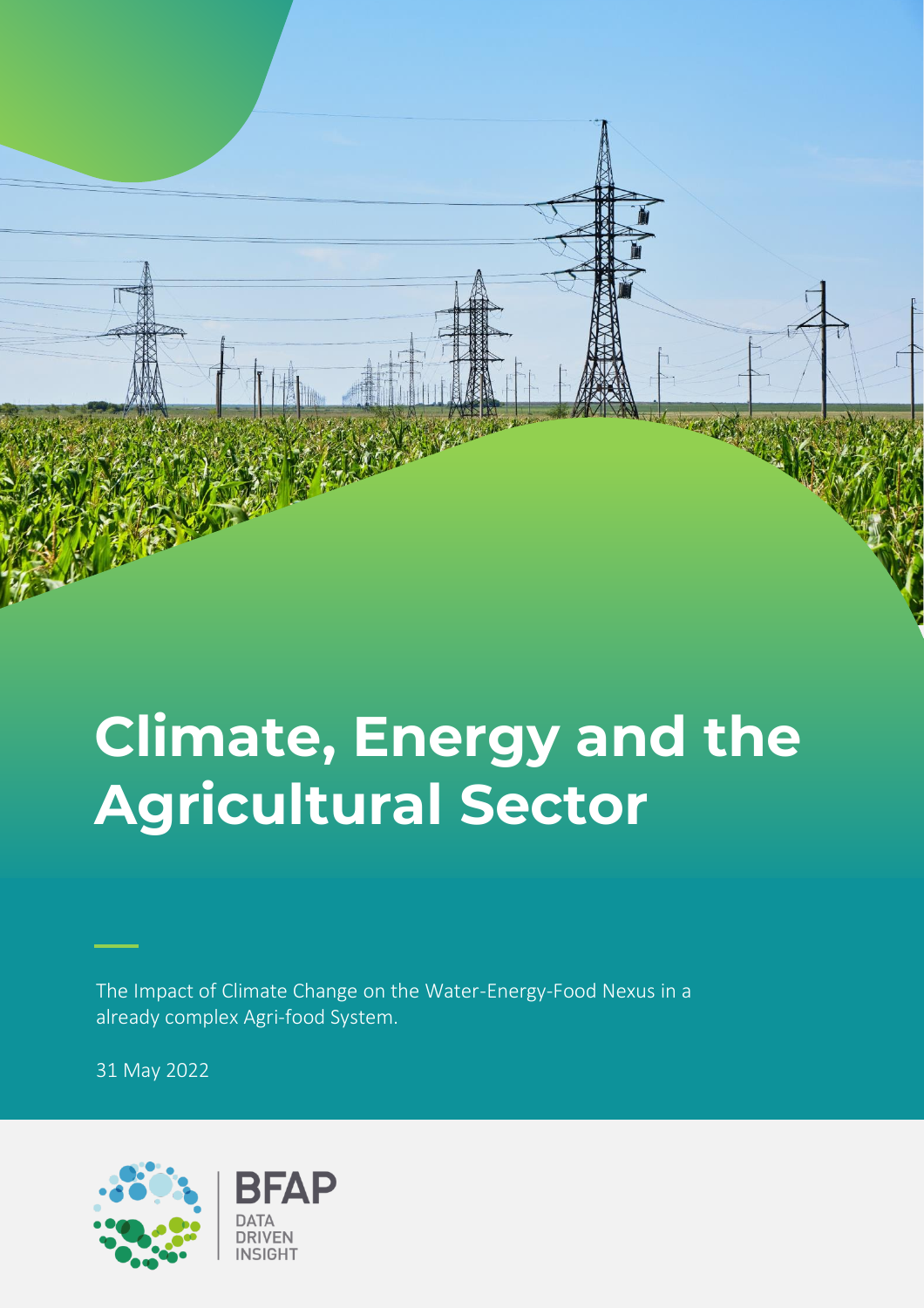## Climate change and agriculture

Climate change is affecting every country on every continent. It is disrupting national economies and affecting lives. Weather patterns are changing, sea levels are rising, and weather events are becoming more extreme. The science of climate change is becoming increasingly undisputable: globally climates are changing and human activities are contributing to the rate of change. There is debate around the extent of change and the effects or impact of the change but gradually governments, the private sector, donor organizations and the public are making firm commitments to accelerate mitigation and adaptation actions to address climate change. There is mounting pressure and collective acknowledgement that delaying action to address climate change will increase the environmental and societal consequences and the costs required to address or rectify the impacts.

The increase in average temperature that characterises climate change, when taken together with changing rainfall patterns, is likely to shift optimum growing areas for key crops, and generate an increase in the frequency and severity of extreme and moderate weather events. These challenges are super-imposed upon the many other stressors that the food system already faces due to environmental degradation, disease outbreaks, and higher input costs, which are themselves compounded by issues of land rights and inequality. Furthermore, in recent years the world has witnessed increasing ad hoc/protectionist trade policy responses by various countries to external shocks like droughts, war and COVID lockdown regulations. Additionally, concerns around future projected water supply constraints, the decline in water quality and increased competition from non-agricultural sectors is likely to have a significant impact on food production volatility and food security concerns. This converts into increased vulnerability in agriculture over the medium to longterm and poses new risks to farming and food production unless measures are taken now to strengthen the resilience of production systems and to learn, adapt and cope with climate change.

The UN Climate Change Conference in Glasgow (UNFCCC COP 26, 2021) brought together 120 world leaders and over 40,000 registered participants (delegates, observers and media representatives) to negotiate global commitments and new climate plans. Error! Hyperlink reference not valid. The four overarching commitments from COP26 are:

#### Error! Hyperlink reference not valid.

- Secure global net zero by mid-century and keep 1.5 C degrees within reach by:
	- o accelerating the phase-out of coal
	- o curtailing deforestation
	- o speeding up the switch to electric vehicles
	- o encouraging investment in renewables.
- Adapt to protect communities and natural habitats.
- Mobilise at least \$100bn in climate finance per year.
- Work together to deliver; finalising the Paris Rulebook and accelerate action to tackle the climate crisis through collaboration between governments, businesses and civil society.

### What is Net Zero and why is it important

Net Zero is the requirement to cut greenhouse gas emissions to as close to zero as possible, with any remaining emissions re-absorbed from the atmosphere by oceans and forests. Net Zero is largely accepted as the scenario that will avert the worst impacts of climate change and preserve a liveable planet. To achieve Net Zero, the global temperature increase needs to be limited to 1.5°C above pre-industrial levels. Currently, the Earth is already about 1.1°C warmer than it was in the late 1800s, and emissions continue to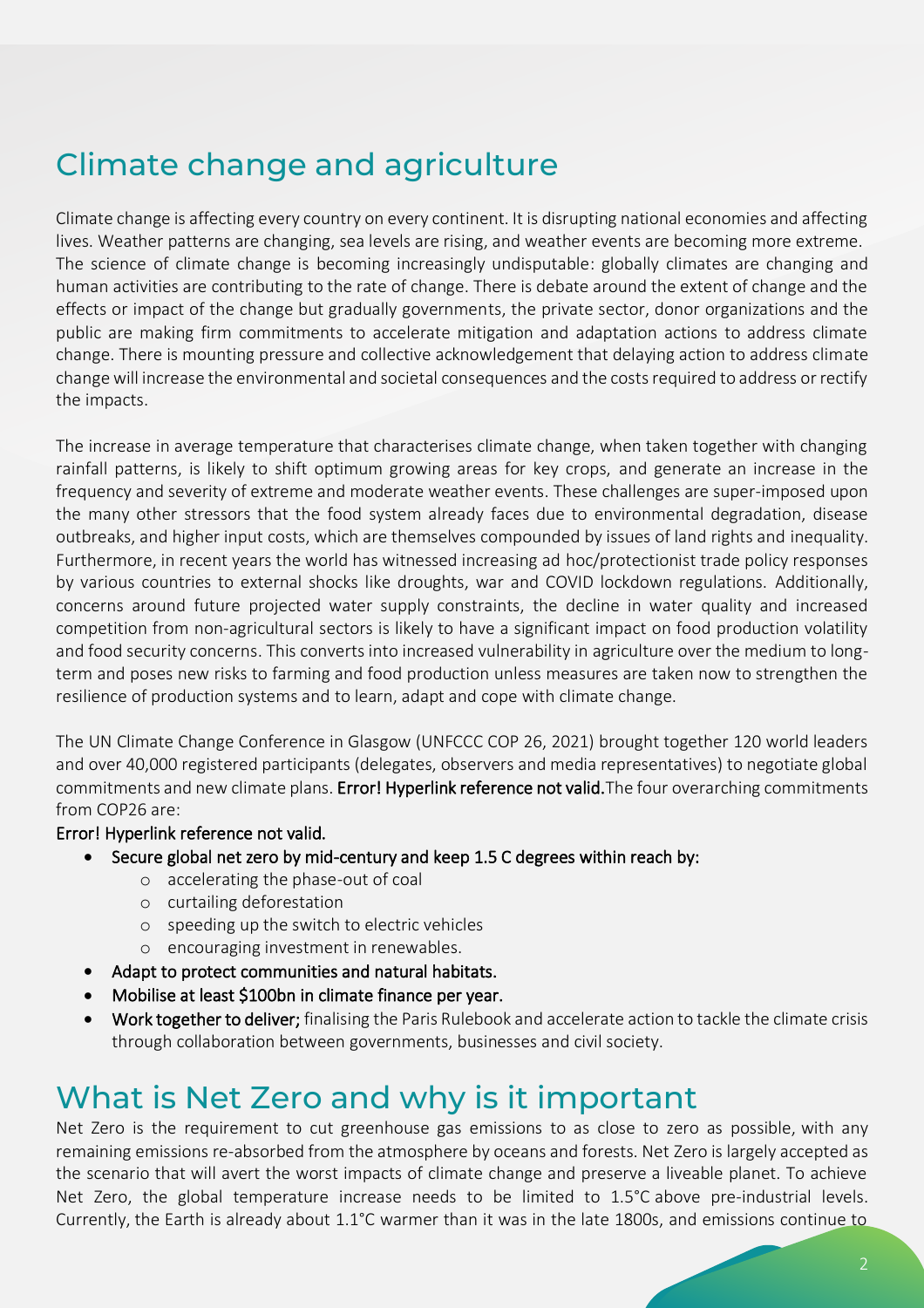rise. To keep global warming to no more than 1.5°C – as called for in the [Paris Agreement](https://www.un.org/en/climatechange/paris-agreement) – emissions need to be reduced by 45% by 2030 and reach net zero by 2050 (UNFCCC COP 26, 2021).

The agricultural sector has a multifaceted role when it comes to climate change. It is recognised as a significant net contributor to greenhouse gas emissions, both carbon dioxide (CO2) and Methane (CH4). According to the United National Statistics (UNSD) emissions from primary agricultural make up around 22% of the world's greenhouse gas emissions with the entire agricultural food chain (including fertiliser, transport, processing, and sale) contributing as much as 29% of global emissions *(IPCC, 2019*). However, agriculture also provides natural removal and sequestration of carbon dioxide and plays a vital role in the livelihoods (job creation, food security, poverty alleviation) of around 40% of the global population. Ensuring sustainable agricultural practices are implemented and that all natural resources are responsibly managed across the interlinked sectors of energy, mining and agriculture is imperative to sustain economic activities that enhances livelihoods and addresses climate change.

## South Africa's commitments

South Africa's CO<sub>2</sub> emissions are amongst the highest per capita emissions in the developing world. This is due to South Africa's strong reliance on a coal-based energy production system, and heavy emissions from the transport sector. As part of South Africa's efforts to meet the Climate Change Paris Agreement objectives, South Africa, in partnership with other role players, reiterates its commitment to making a contribution to limiting the world's average temperature rise to below 2°C as compared to pre-industrial levels and pursuing efforts to limit the global average temperature rise to 1.5°C in alignment with the Global Net-Zero commitments made at COP26.

There are some policies, regulations, plans and programmes in place that are intended to deliver emissions reductions. These policies and strategies focus on the preparation and strengthening of institutional frameworks for improved management of climate change effects and to make available the necessary resources to support strategic adaptation activities and to advance low emission and climate resilient development. However, it seems that South Africa's agricultural and forestry sector has made a limited contribution thus far. The Draft Climate Smart Agriculture Strategic Framework for Agriculture, Forestry and Fisheries (2018), outlines the role that Climate Smart Agriculture (CSA) can play in addressing vulnerabilities facing the agriculture sector, but needs to be taken further.

South Africa is exceptionally vulnerable to climate variability and changing weather patterns since it is highly dependent on rain-fed agriculture and limited in high potential cropping land. It is known to have high levels of poverty, particularly in rural areas, with a low adaptive capacity. South Africa already experiences a high degree of risk from natural hazards and disasters, such as droughts, floods, and storm-related events, including high winds, coastal storm surges, and hail, all of which are likely to be exacerbated by climate change (DEA, 2013 and Schulze, 2019).

When it comes to climate change and the understanding of for instance temperature and precipitation changes and their potential impact on the agricultural sector in South Africa, BFAP has applied its models and analytical approach in the past to quantify and illustrate some of the impacts of climate change by:

- Quantifying the competition for natural resources (i.e. land and water) among the agricultural, mining and domestic users in the various catchments areas of South Africa (BFAP, 2015 and BFAP, 2012)
- Evaluating the impact of climate change on the South African agricultural sector through crop modelling linkages and partial equilibrium model applications (DEA, 2013)
- Identifying land use change and risks to natural resources that pose constraints to agricultural activity expansion. (BFAP, 2021)
- Livestock sectoral growth vs the natural resource constraints (BFAP, 2021).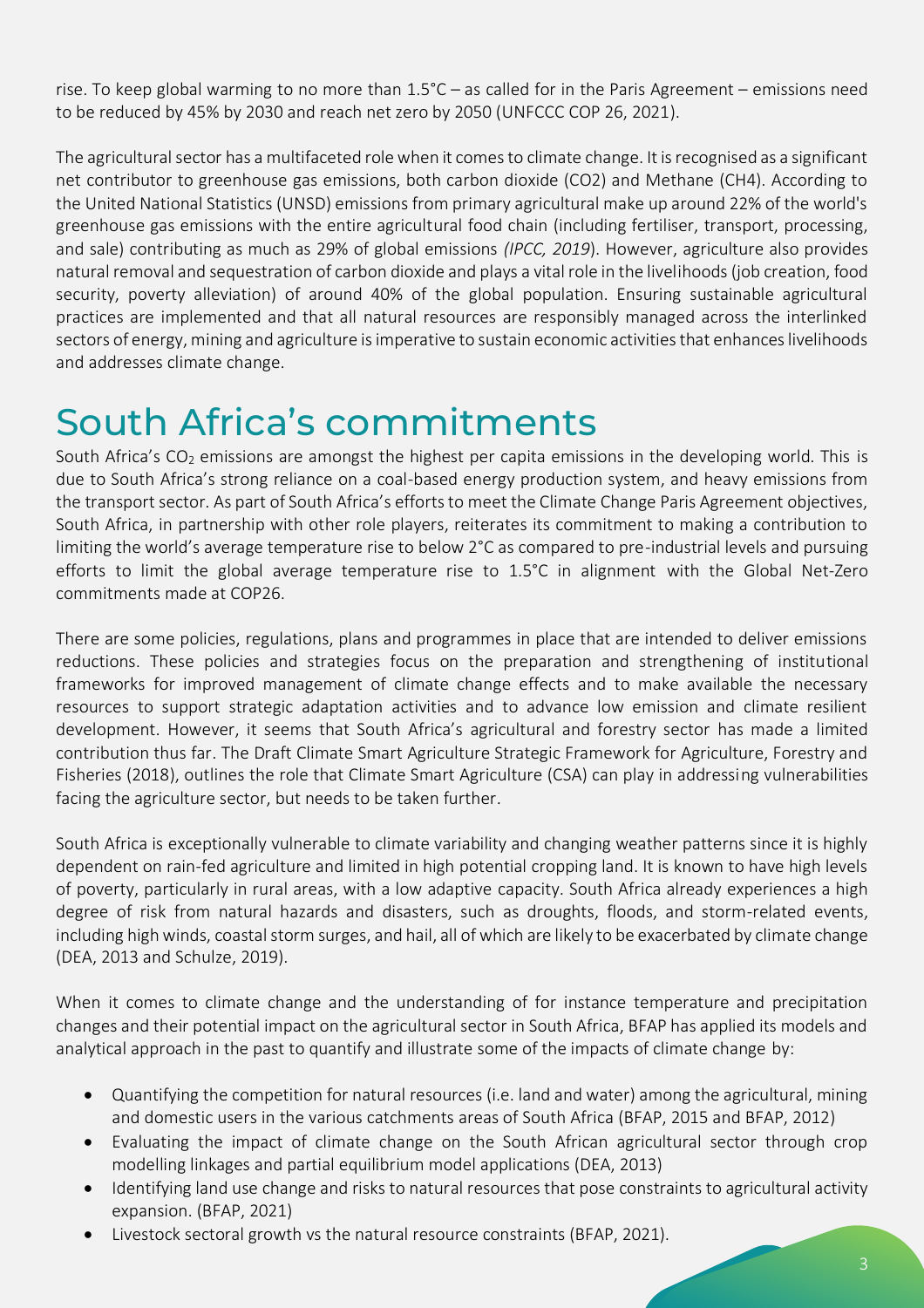The effects of climate change on agriculture should be seen in terms of both productivity of farming operations and the risk of disruption of production, with implications for food security and incomes for South African households. There is evidence that smallholder and subsistence dryland farmers are more vulnerable to climate change than commercial farmers, while large-scale irrigated production is probably least vulnerable (but make a greater contribution to emissions and, in contrast, also have the ability to invest in mitigation and renewable alternatives), conditional upon sufficient water supply for irrigation.

To truly address climate change and prioritise the interventions and investments that are required to achieve net zero by mid-century there needs to be a cross-sector integrated approach with respect to the water, energy and food nexus. With the demand for all three resources continuing to grow and supply limited, the trade-offs within these resource sectors, between them, and with the rest of the economy need to be considered carefully. Achieving Net Zero targets requires a shift towards strategic investments and interventions that focus on an integrated value chain approach that reduces and removes GHG emissions. Innovation and investment into technology and techniques to accelerate climate change mitigation and adaptation of the agri-food systems is pivotal in successfully managing the complexity within the Land -Energy – Food Nexus and achieving the overarching commitments from COP26.

Greater understanding and cohesion between policy-makers, industry stakeholders, and society at large around the fact that agriculture's role in climate mitigation is much broader than climate science alone can inform is required. Such cohesion would dramatically improve the rate at which innovation, investment and impact could be achieved within the sector.

### References

- Glasgow Climate Change Conference (UNFCCC COP 26)' (Earth Negotiations Bulletin, November 2021) available at https://sdg.iisd.org/events/2020-un-climate-change-conference-unfccc-cop-26/ . UNFCCC, Nationally Determined Contributions under the Paris Agreement.
- IPCC, 2019: Climate Change and Land: an IPCC special report on climate change, desertification, land degradation, sustainable land management, food security, and greenhouse gas fluxes in terrestrial ecosystems [P.R. Shukla, J. Skea, E. Calvo Buendia, V. Masson-Delmotte, H.-O. Pörtner, D. C. Roberts, P. Zhai, R. Slade, S. Connors, R. van Diemen, M. Ferrat, E. Haughey, S. Luz, S. Neogi, M. Pathak, J. Petzold, J. Portugal Pereira, P. Vyas, E. Huntley, K. Kissick, M. Belkacemi, J. Malley, (eds.)]. In press.
- DEA (Department of Environmental Affairs), 2013. Long-Term Adaptation Scenarios Flagship Research Programme (LTAS) for South Africa. Climate Change Implications for the Agriculture and Forestry Sectors in South Africa. Pretoria. South Africa.
- BFAP, 2021. Trade-led competitiveness development for strategy and planning purposes: Towards a targeted growth strategy for the sector. Department of Agriculture, Forestry and Fisheries (DAFF). Pretoria. South Africa.
- BFAP, 2012. Evaluating the impact of coal mining on agriculture in the Delmas, Ogies and Leandra districts – With a specific focus on maize production. Funded by the Maize Trust. Pretoria. South Africa.
- BFAP, 2015. The Balance of Natural Resources: Understanding the long term impact of mining on food security in South Africa. Funded by the Maize Trust. Pretoria. South Africa.